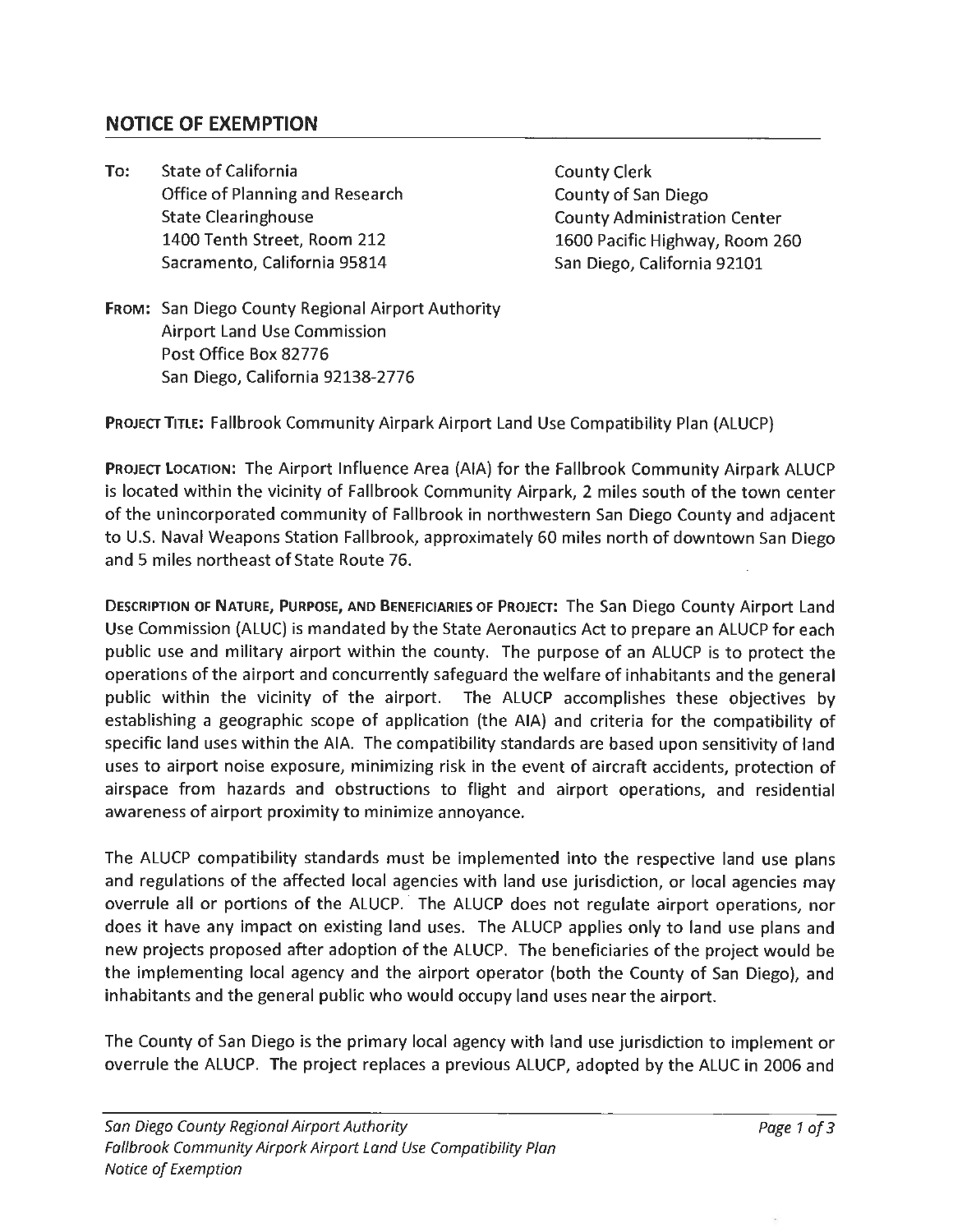amended in 2011, which the County implemented in 2011 through zoning of properties within the AIA, so the project would be implemented using the existing zoning.

NAME OF PUBLIC AGENCY APPROVING PROJECT: San Diego County Regional Airport Authority (SDCRAA), acting in its capacity as the ALUC for San Diego County

NAME OF PERSON/AGENCY CARRYING OUT PROJECT: SDCRAA, County of San Diego

**EXEMPT STATUS: (check one)** 

Ministerial (§21080(b)(1); 15268)

Declared Emergency (§21080(b)(3); 15269(a))

Emergency Project (§21080(b)(4); 15269(b)(c))

 $\boxtimes$  Categorical Exemption: §15061(b)(3)

**Statutory Exemptions** 

REASONS WHY PROJECT IS EXEMPT: The County of San Diego has already implemented the 2006 ALUCP policies and standards into its zoning code. These regulations already restrict development of new noise-sensitive land uses (e.g., educational, or institutional) within noise contour ranges, and the project maintains at least the same residential density and nonresidential intensity limits established in the 2006 ALUCP. The noise and safety compatibility policies of the project therefore remain consistent with the adopted 2006 ALUCP and current County zoning.

The primary effect of the project would result from the shifting of some noise contours and safety zone boundaries and the corresponding application of differing ALUCP standards. A displacement analysis comparing the total amount of development potential under the County's current zoning with the amount that could be supported under the project concluded that more residential units could be supported under the project and, assuming a pattern of median growth, only a small fraction (less than one percent) of the nonresidential development potential might be displaced due to less permissive ALUCP standards or adjustments made to the boundaries of the noise and safety combability zones. It should be noted that the project safety zones shift so that some parts of the AIA will be subject to more permissive safety standards, providing new development opportunities for certain land uses.

However, any potential development is speculative, as is the potential impact of the project on limiting such development. Even if fractional capacities for development of certain properties were limited by the project, there is sufficient undeveloped land located within Fallbrook within other noise contours or safety zones or entirely outside of the limiting noise contours and safety zones that is zoned to accommodate any potentially displaced development.

Thus, the project could not have a significant impact on the environment. There would be no potential displacement of existing land uses or populations elsewhere as a result of the project,